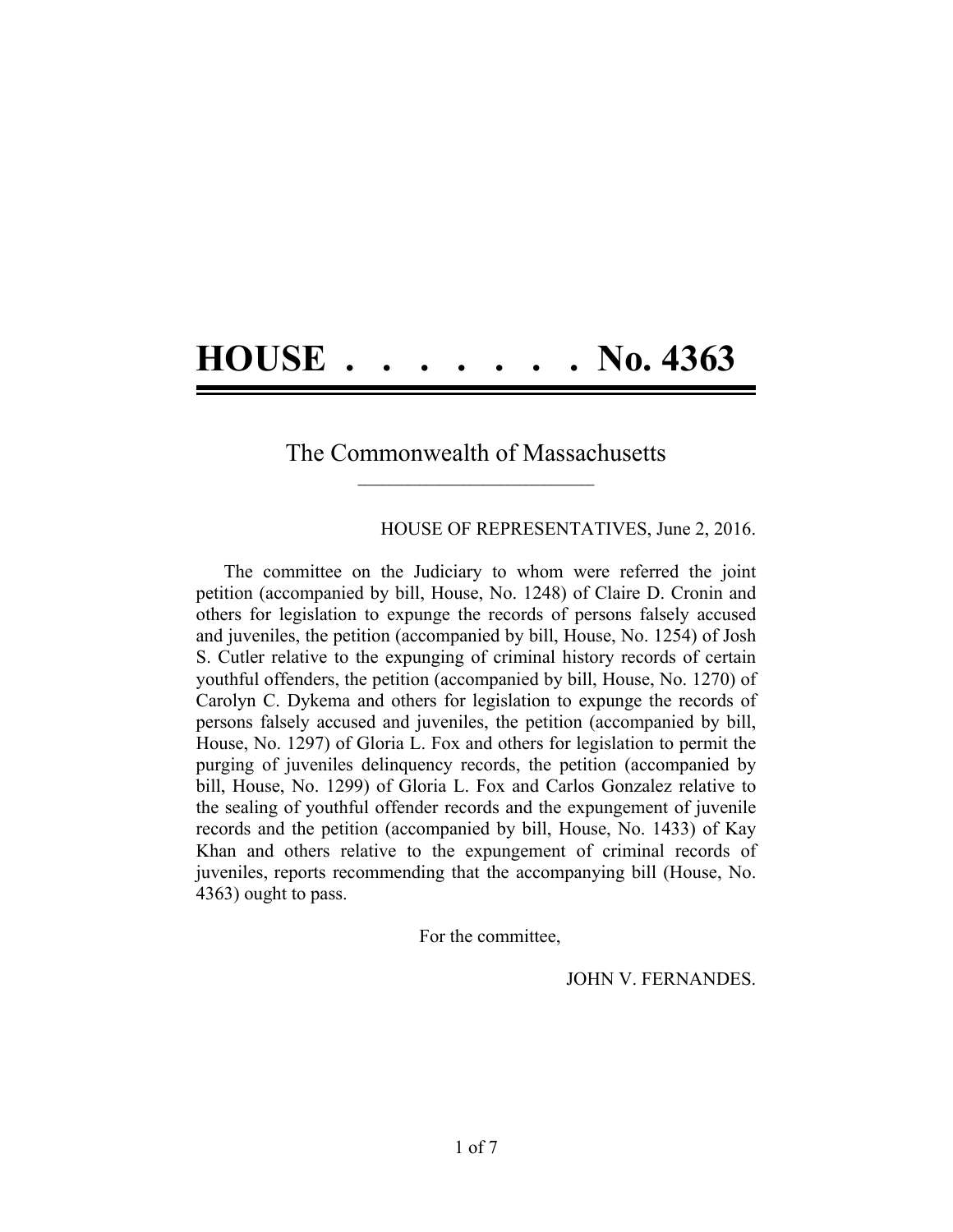## **HOUSE . . . . . . . . . . . . . . . No. 4363**

## The Commonwealth of Massachusetts

**In the One Hundred and Eighty-Ninth General Court (2015-2016) \_\_\_\_\_\_\_\_\_\_\_\_\_\_\_**

**\_\_\_\_\_\_\_\_\_\_\_\_\_\_\_**

An Act relative to the expungement of records.

Be it enacted by the Senate and House of Representatives in General Court assembled, and by the authority *of the same, as follows:*

| SECTION 1. Chapter 258D of the General Laws, as appearing in the 2012 Official   |
|----------------------------------------------------------------------------------|
| Edition, is hereby amended after section 7 by adding the following new section:- |

3 Section 7A.

4

| 5  | When it appears to the court that substantial justice would best be served, the court may        |
|----|--------------------------------------------------------------------------------------------------|
| 6  | enter an order directing the expundement of records maintained by the department of criminal     |
|    | justice information services, the probation department, and the sex offender registry upon a     |
| 8  | finding that a factually inaccurate complaint has been issued, charging an innocent party with   |
| 9  | committing a crime. Such finding and subsequent order may be made for any person falsely         |
| 10 | accused because of an error in identification, because of intentionally false statements that    |
| 11 | caused fraud on the court, or because of negligence on the part of the police and court staff in |
| 12 | initiating a complaint which is determined to be factually inaccurate.                           |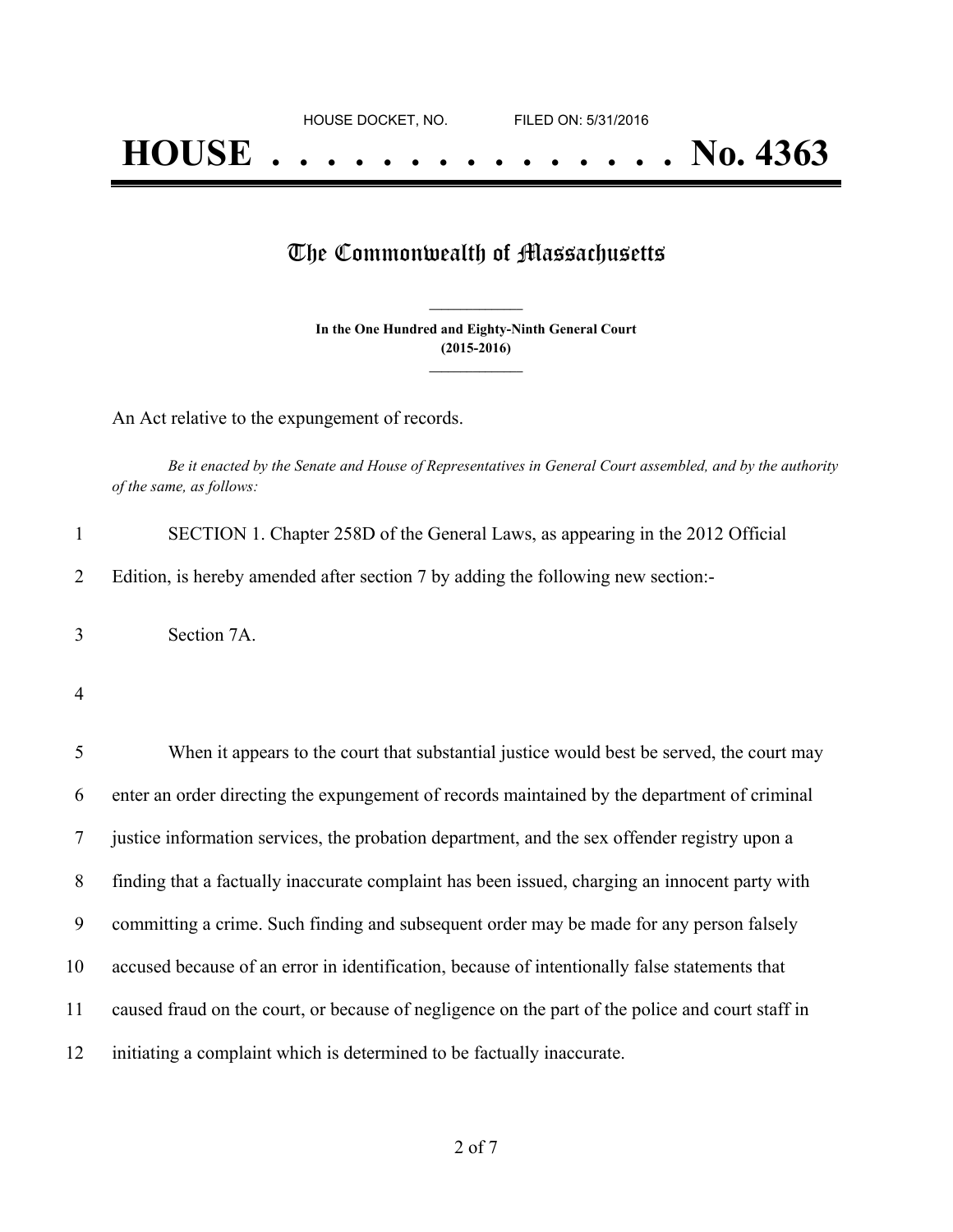The court may also order the expungement of records that directly pertain to a factually inaccurate complaint that are in the care, custody, and control of any other state, municipal or local departments, agencies, commissions, or committees, including law enforcement agencies. Such records shall include, but not be limited to, arrest records and district attorneys' files. Any order to expunge entered by the court shall provide that, in any employment application, the person may answer "no record" as to any charges expunged pursuant to this section in response to an inquiry regarding prior felony arrests, court appearances or criminal convictions. The charges and convictions expunged shall not operate to disqualify a person in any examination, appointment or application for public employment in the service of the commonwealth or any other political subdivision thereof, nor shall such charges and convictions be used against a person in any way in any court proceedings or hearings before any court, board or commission to which he is a party to the proceedings. For the purpose of this chapter the words, expunge, expunged, or expungement, shall be mean permanent erasure or destruction. SECTION 2. Chapter 265 of the General Laws is hereby amended by inserting after section 58 the following section:- Section 59.

 (a) At any time after the entry of a judgment of disposition on an indictment or criminal or delinquency complaint for an offense under section 8, section 26, section 53(a), or section 53A of chapter 272 or under section 53(b) of chapter 272 or under section 34 of chapter 94C for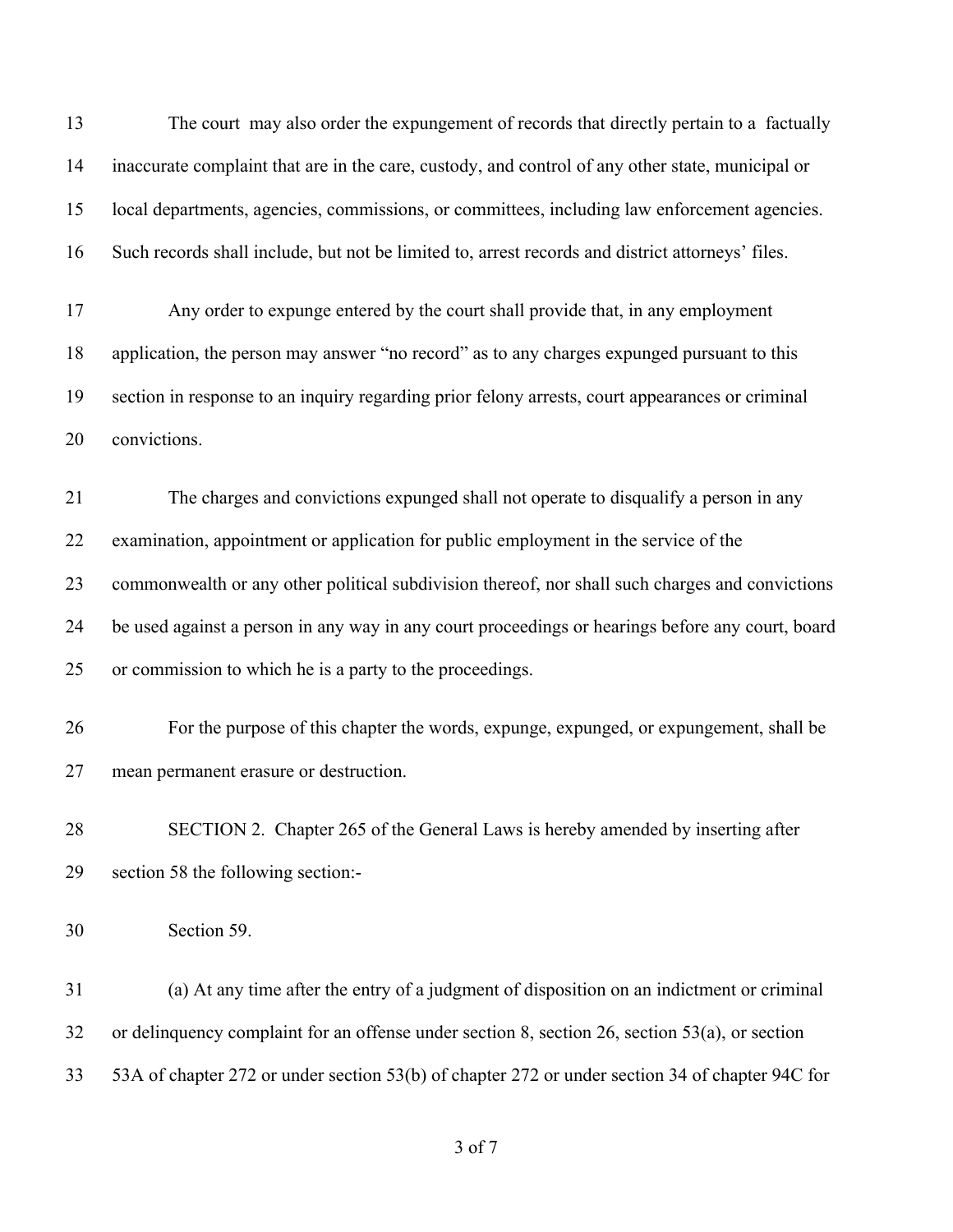simple possession of a Class A, Class B, Class C or Class D controlled substance as defined in section 31 of chapter 94C, the court in which it was entered shall, upon motion of the defendant, vacate any conviction, adjudication of delinquency, or continuance without a finding and permit the defendant to withdraw any plea of guilty, plea of nolo contendere, plea of delinquent, or factual admission tendered in association therewith upon a finding by the court of a reasonable probability that the defendant's participation in the offense was a result of having been a victim of human trafficking as defined by section 20M of chapter 233 or a victim of trafficking in persons under the Trafficking Victims Protection Act (United States Code, title 22, chapter 78), provided that:

 (1) Except as provided in (a)(2) and (a)(3) of this Section 59, the defendant shall have the burden to establish a reasonable probability that the defendant's participation in the offense was the result of having been a victim of human trafficking;

 (2) Where a child under the age of eighteen was adjudicated delinquent for an offense under section 8, section 26, section 53(a), or section 53A of chapter 272, based on allegations of prostitution, there shall be a rebuttable presumption that the child's participation in the offense was a result of having been a victim of human trafficking or trafficking in persons;

 (3) Where the conviction, adjudication of delinquency, or continuance without a finding was for an offense under section 8, section 26, section 53(a), or section 53A of chapter 272 committed when the defendant was 18 years of age or older, official documentation from any local, state, or federal government agency of the defendant's status as a victim of human

of 7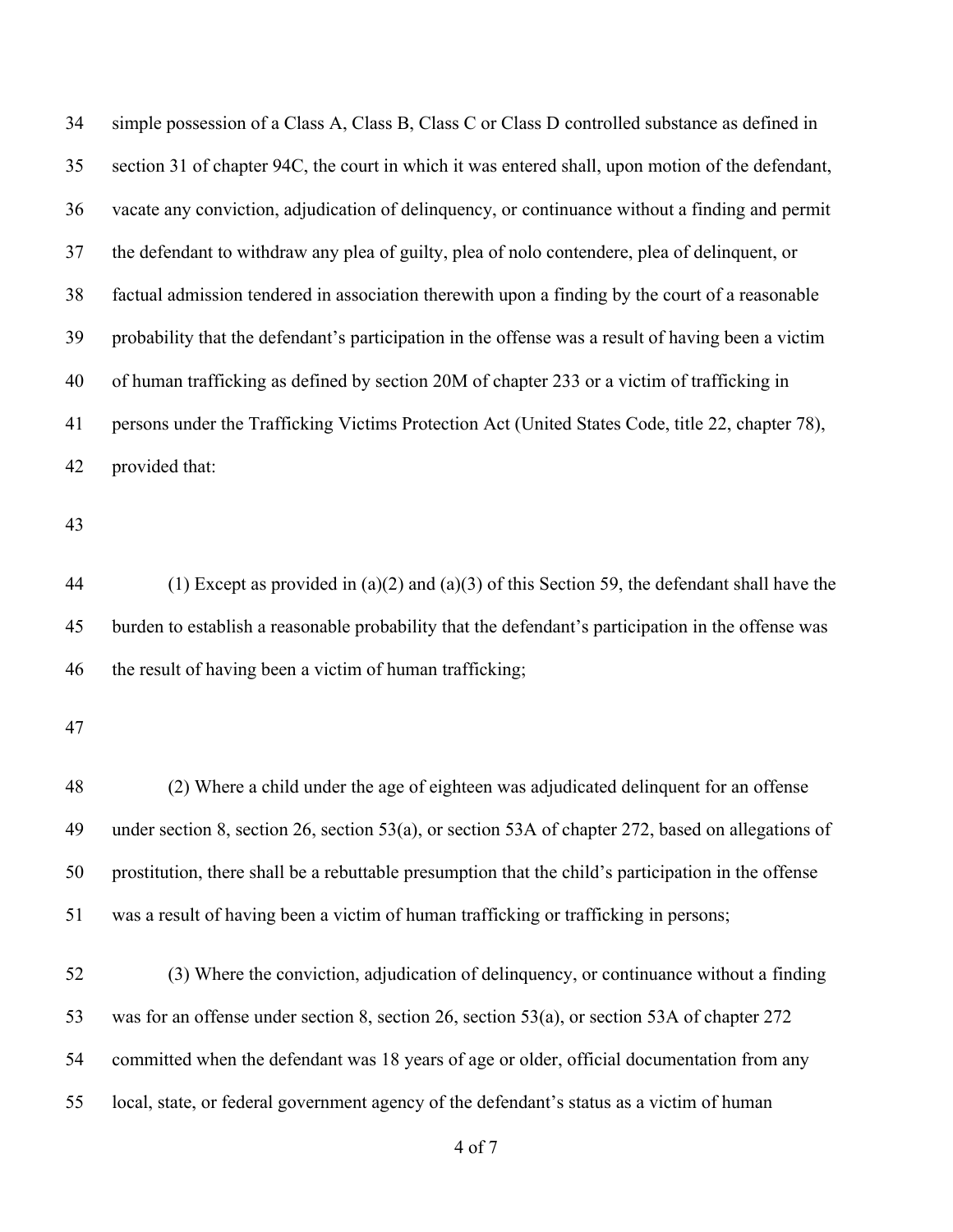trafficking or trafficking in persons at the time of the offense shall create a rebuttable presumption that the defendant's participation in the offense was a result of having been a victim of human trafficking or trafficking in persons, but shall not be required for granting a motion under this paragraph; (4) For purposes of subsection (a)(3) of this Section 59, "official documentation" shall be defined as any document issued by a local, state, or federal government agency in the agency's official capacity; (5) The rules concerning the admissibility of evidence at criminal trials shall not apply to the presentation and consideration of information at a hearing conducted pursuant to this section, and the court shall consider hearsay contained in official documentation from any local, state, or federal government agency of the defendant's status as a victim of human trafficking or trafficking in persons offered in support of a motion pursuant to this section; and (6) A motion pursuant to this section may be heard by any sitting justice of a court of competent jurisdiction. (b) Upon vacatur of a conviction, adjudication of delinquency, or continuance without a finding, the court shall enter a plea of not guilty, except if the vacated conviction, adjudication of delinquency, or continuance without a finding was for an offense under section 8, section 26,

of 7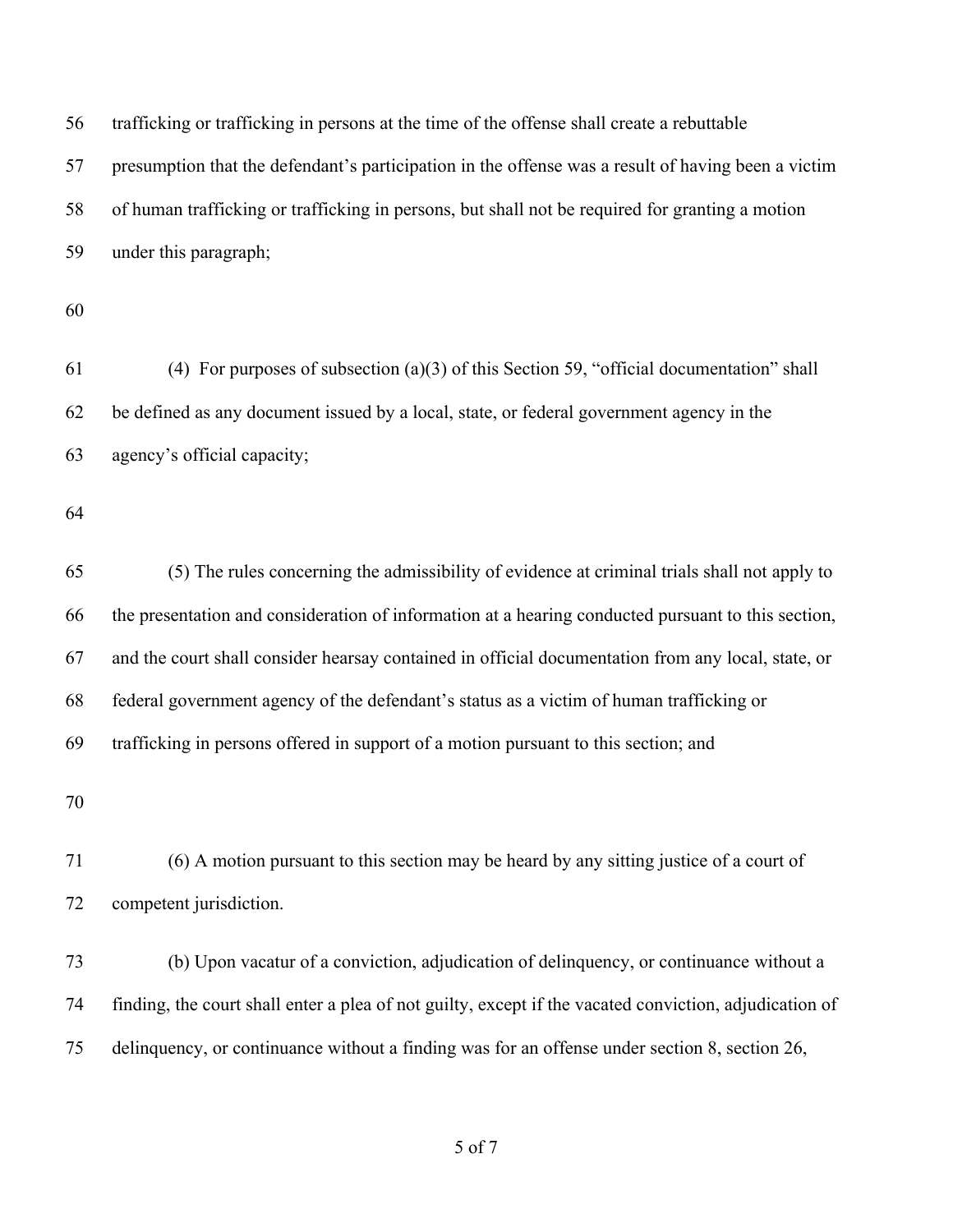section 53(a), or section 53A of chapter 272, in which case the court shall dismiss the indictment or criminal or delinquency complaint.

 (c) Upon vacatur of a conviction, adjudication of delinquency, or continuance without a finding and the entrance of a plea of not guilty pursuant to this section 59, it shall be an affirmative defense to the charges against the defendant that, while a human trafficking victim, such person was under duress or coerced into committing the offenses for which such person is being prosecuted or against whom juvenile delinquency proceedings have commenced.

 (d) The administrative justices of the superior court, district court, juvenile court and the Boston municipal court departments shall jointly promulgate a motion form for use under this section.

 SECTION 3. Section 57 of chapter 265 of the General Laws, as added by section 23 of chapter 178 of the acts of 2011, is hereby further amended by:- Striking out, before the words "section 53A of said chapter 272" the words "a violation of" and inserting the words "charges of a violation of section 8, section 26 and,"-

 SECTION 4. Chapter 276 of the General Laws is hereby amended by inserting after section 100D the following section:-

Section 100E.

 In any case wherein a plea of not guilty has been entered by a court pursuant to section 59 of chapter 265 and the criminal complaint is subsequently dismissed; the defendant is found not guilty by a judge or a jury; a finding of no probable cause is made by the court; or a nolle prosequi has been entered, and when it appears to the court that substantial justice would best be